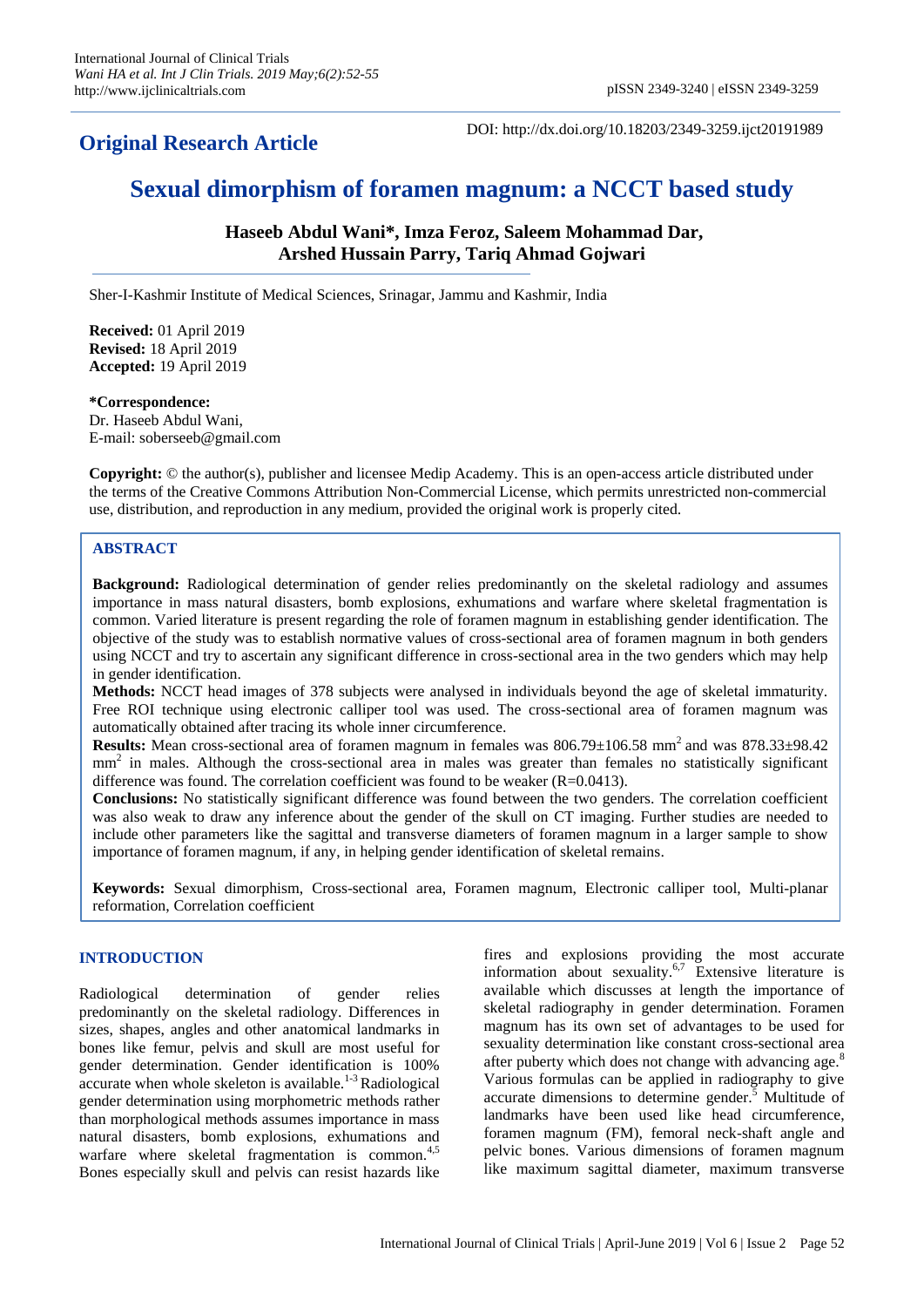diameter and cross-sectional area (CSA) have been used to determine gender in unidentifiable human remains. $9-14$ Sagittal and transverse diameters have been reported to be significantly higher in human males than females.<sup>15,16</sup> However, many authors albeit noting some differences in these dimensions in males and females found total crosssectional area not to be a good indicator for sexuality determination.<sup>17</sup> Most of the studies have documented these morphometric dimensions of foramen magnum using exhumed skeletons. We undertook this study to establish the normative values of cross-sectional area of foramen magnum in both genders using non-contrast computed tomography (NCCT) and try to ascertain any significant difference in cross-sectional area in the two genders which may help in gender identification.

### **METHODS**

This was a retrospective observational study where we analysed the NCCT (16 slice Siemens somatom sensation, Germany) head images of 378 subjects acquired in our accident and emergency CT section for various indications between July 2018 to December 2018. Institutional ethical committee clearance was obtained for the study. Individuals beyond the age range of skeletal immaturity (age more than 20 years) were included in the study. Individuals with age less than 20 years (skeletal immaturity), previous surgery involving occipital bone, trauma causing fractures around foramen magnum, basilar invagination, Chiari malformation, achondroplasia and other skeletal dysplasia's involving skull base were excluded from the study. On the CT workstation after retrieval of data from picture archiving and communication system (PACS) multi-planar coronal, sagittal and axial reconstructions were performed. Reconstruction parameters were slice thickness 1.5 mm, recon increment 1.0 mm, field of view (FOV)  $223 \times 223$ mm, window: osteo and kernel as H70s sharp FR (Head 70 smooth sharp Fast Reconstruction). Analysis of CT images was done on a PACS workstation monitor by an experienced radiologist. 3D multi-planar reformation on CT console was done with reformation lines oriented along the lower most points of basion and opisthion (sagittal plane) and the mid-point of cervical spinal canal at C1/C2 level (coronal plane) to get the maximum crosssectional area of foramen magnum (Figure 1). Reformatted axial image of the foramen magnum showing the greatest sagittal diameter was selected. Free ROI technique using electronic calliper tool was used to select the inner bony margin of the foramen magnum. The cross-sectional area of foramen magnum was automatically obtained after tracing the whole circumference of inner bony margin. The examining radiologist was unaware of the sex of the patient to remove any observer bias.

#### *Statistical analysis*

The data was analysed using statistical softwares SPSS v 20 and STATA v 11. Categorical variables were described in terms of frequency and range and the continuous variables in terms of descriptive statistics like mean and standard deviation. The P value of  $< 0.05$ indicated a significant statistical difference using twosample independent student *t* test. Pearson correlation coefficient (R value) was calculated using an algorithm supplied by meta numerics statistical library.



**Figure 1: Image showing 3D multi-planar reformation on CT console with reformation lines oriented along the lower most points of basion and opisthion (sagittal plane) and the mid-point of cervical spinal canal at C1/C2 level (coronal plane) to get the maximum crosssectional area of foramen magnum.**

## **RESULTS**

A total of 378 NCCT head images were analysed with equal number of males (n=189) and females (n=189). Mean age of females was 44.50±13.89 years with age range 24–70 years. Mean age of males was 40.48±13.61 with age range of 23–72 years. No statistically significant difference (p-value 0.7804) was seen in mean age and range of the two gender groups. The mean cross-sectional area of foramen magnum in females was 806.79±106.58 mm<sup>2</sup> (Figure 2). The smallest and largest cross-sectional area of foramen magnum in females in our study was 624 mm<sup>2</sup> and 1052 mm<sup>2</sup> respectively. The mean crosssectional area of foramen magnum in males was  $878.33\pm98.42$  mm<sup>2</sup>. The smallest and the largest crosssectional area of foramen magnum in our study in males was 729 mm<sup>2</sup> and 1192 mm<sup>2</sup> respectively. Although the cross-sectional area in males was larger than females no statistically significant difference was found (p value 0.2757). The correlation coefficient (R value) was found to be weaker  $(R=0.0413)$ . Because of this very low correlation coefficient, discriminant analysis was not performed. These findings are summarized in Table 1.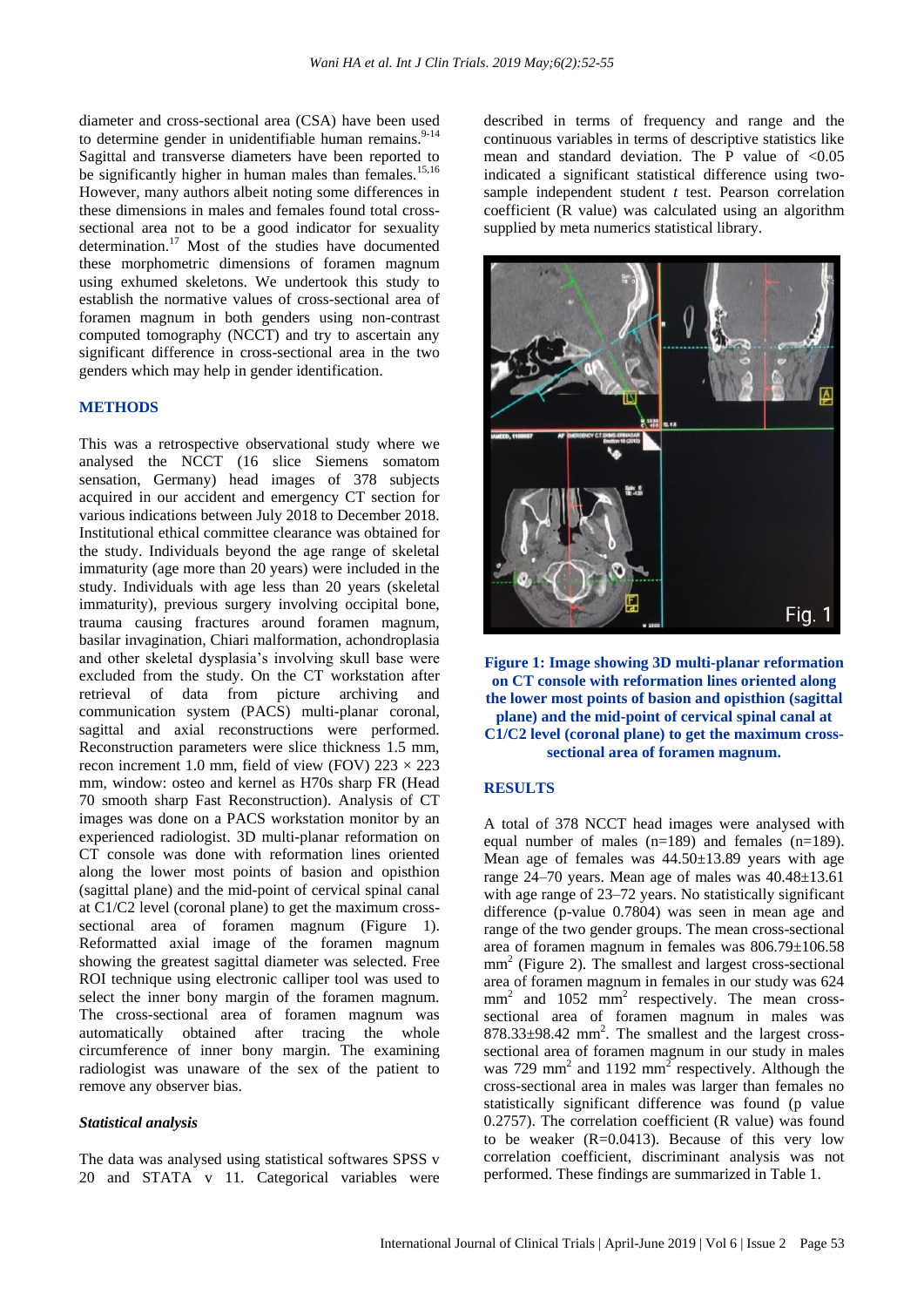

**Figure 2: Axial NCCT reformatted images showing CSA** of foramen magnum (a)  $741 \text{ mm}^2$  (b)  $862 \text{ mm}^2$  (c) **649 mm<sup>2</sup> and (d) 882 mm<sup>2</sup> .**

| Table 1: Age and cross-sectional area of foramen |  |
|--------------------------------------------------|--|
| magnum in males and females.                     |  |

| <b>Parameter</b>              |      | <b>Males</b> | <b>Females</b> | <b>P-value</b> |  |
|-------------------------------|------|--------------|----------------|----------------|--|
| Age (in years)                |      |              |                |                |  |
| Mean                          |      | 40.48        | 44.50          | 0.7804         |  |
| Standard deviation            |      | 13.61        | 13.89          |                |  |
| Range                         | Min. | 23           | 24             |                |  |
|                               | Max. | 72           | 70             |                |  |
| C. S. A (in mm <sup>2</sup> ) |      |              |                |                |  |
| Mean                          |      | 878.33       | 806.79         | 0.2757         |  |
| Standard deviation            |      | 98.42        | 106.58         |                |  |
| Range                         | Min. | 729          | 624            |                |  |
|                               | Max. | 1192         | 1052           |                |  |

#### **DISCUSSION**

Skull morphometry forms an important and comprehensive domain in gender determination in forensic medicine. Gender determination can be accomplished using either morphological or morphometric analysis of the various skeletal parts. The skull, pelvis and femoral bones are most suitable for radiological determination of gender. Sexual dimorphism has been reported to be shown by various skeletal parts. Various studies have reported that foramen magnum shows sexual dimorphism. Gender discrimination is 100% precise when whole skeleton is available. In contrast in cases of explosions, warfare and mass disasters, gender discrimination is difficult as only fragments of skeleton are available. In the aforementioned scenario, radiological imaging can assist in giving precise dimensions after applying specific formulas to determine the gender.<sup>19</sup> Majority of the morphometric values of foramen magnum have been established on exhumed dry skeletons. We measured the cross-sectional area of foramen magnum on NCCT in the axial plane showing largest sagittal dimension. Mean age of females was  $44.50 \pm 13.89$  years with age range  $24-70$ years while as mean age of males was 40.48±13.61 with age range of 23–72 years in our study. No statistically significant difference (p-value 0.7804) was seen in mean age and range of the two gender groups. The mean age of males and females in our study was comparable to most of the studies comparing differences in foramen magnum CSA between males and females. The mean crosssectional area of foramen magnum in females was  $806.79 \pm 106.58$  mm<sup>2</sup> in our study. The smallest and largest cross-sectional area of foramen magnum in females in our study was  $624 \text{ mm}^2$  and  $1052 \text{ mm}^2$ respectively. The mean cross-sectional area of foramen magnum in males was 878.33±98.42 mm<sup>2</sup>. The smallest and the largest cross-sectional area of foramen magnum in our study in males were  $729 \text{ mm}^2$  and  $1192 \text{ mm}^2$ respectively. Although the cross-sectional area in males was larger than in the females in our study, no statistically significant difference was found (p-value 0.2757). The correlation coefficient (R value) was found to be weaker (R=0.0413). Catalina‑Herrera, Uthman et al, Uysal et al, Radhakrishna et al, Jain et al, and Patel and Mehta studied morphometry of foramen magnum using skull base, radiographs, or CT scans and found that the FM shows sexual dimorphism.<sup>20-25</sup> Kanchan et al and Shepur et al have stated that the FM does not show sexual dimorphism.<sup>26,27</sup> Age does not affect the size of the foramen magnum after puberty. Therefore, differences in the results of various studies could not be due to the age of the samples. In fact, age may not be considered at all beyond puberty while determining sex based on the dimensions of the foramen magnum.<sup>28</sup> In addition, some authors are of the opinion that this could be an advantage in using the foramen magnum. Most of the studies document larger dimensions of foramen magnum in males as compared to females, however its discriminative value in gender differentiation is a controversial topic. In nutshell we conclude that although we found the CSA of foramen magnum consistently higher in males as compared to females, no statistically significant difference was found between the two genders in our study. The correlation coefficient was also weak (R=0.0413) to draw any inference about the gender of the skull on CT imaging. Further studies are needed to include other parameters like the sagittal and transverse diameters of foramen magnum in a larger sample to show importance of foramen magnum, if any, in helping gender identification of skeletal remains.

*Funding: No funding sources*

*Conflict of interest: None declared Ethical approval: The study was approved by the Institutional Ethics Committee*

#### **REFERENCES**

1. Krogman WM, Isçan MY. The human skeleton in forensic medicine, Charles C. Thomas, Springfield,